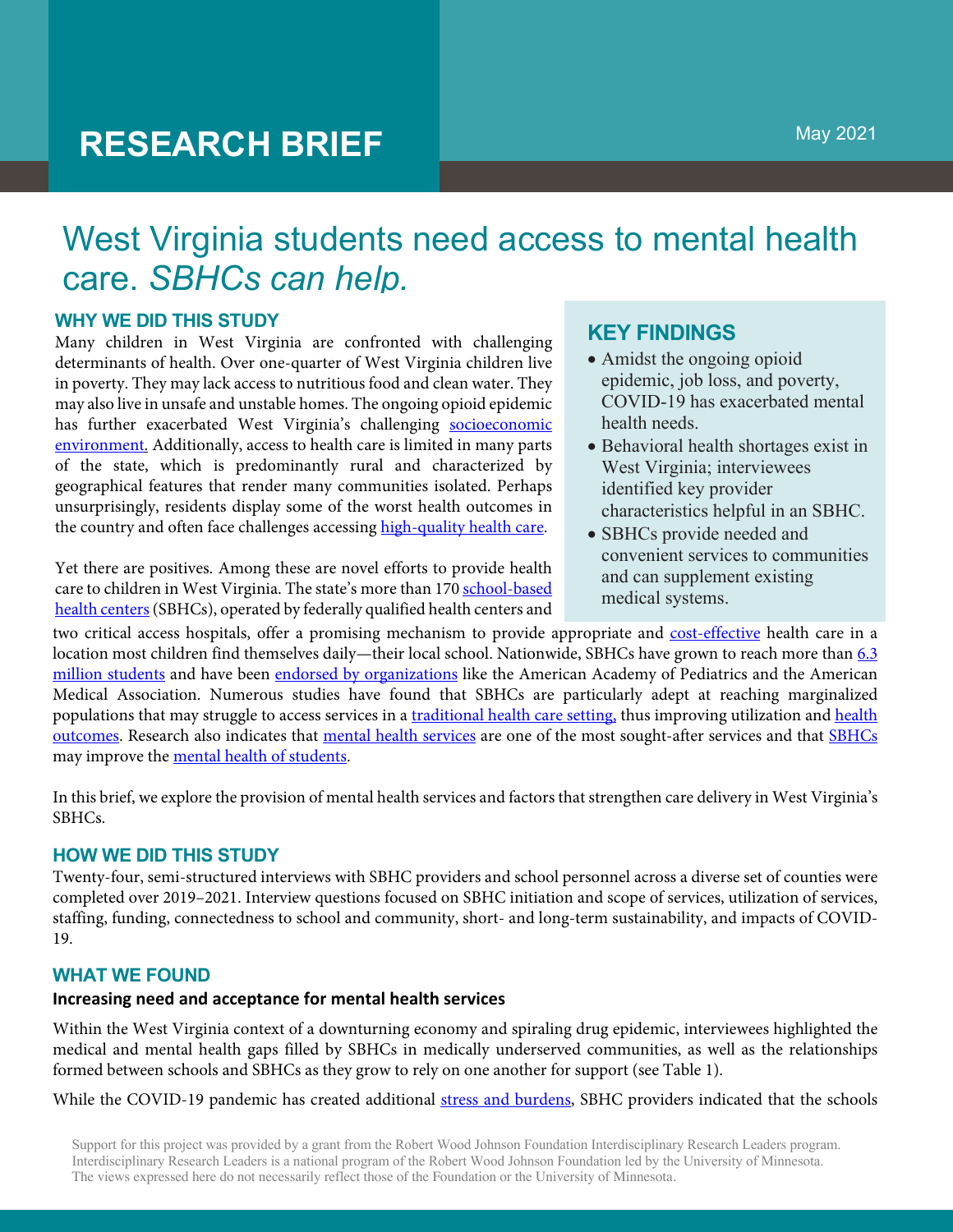where they provided services saw a need for increased mental health services for students prior to the pandemic. For example, several interviewees noted that the opioid epidemic displaced an increasing number of children from their homes, causing many students to move in with relatives or foster or residential care. Other providers shared the trauma incurred by families impacted by a historic flood in 2016. Interviewees expressed feeling overwhelmed at times because of student and family needs. Interviewees shared an understanding that health not only refers to the physical body, but also to the "whole" individual—body and mind. Providers also discussed how families and students appear to be more comfortable seeking mental health care.

"I can't tell you how many children, adolescents, and in between that I'm working with, or have worked with, *whose parents are either no longer with them because of dying from a drug overdose or they've had them removed from their custody, and then they're being raised by grandparents*, who they themselves are also oftentimes extremely medically, and even in some cases, psychologically challenged. And I hate to say it, but... sometimes I kind of feel like we're trying to push the river up the hill kind of deal." *– Behavioral health provider*

Unfortunately, the need for behavioral health services is met with the challenge of recruiting and retaining providers. It is well-known that rural areas of the U.S. experience a shortage of mental health professionals, and West Virginia is no exception. Interviewees highlighted the challenge of staffing SBHCs due to the nature of the work. SBHC providers discussed the importance of building strong relationships with school staff, maintaining flexible schedules to accommodate the school setting, and the difficulties associated with limited access to student's parents. In order to support students affected by West Virginia's changing context, providers also discussed exceeding expectations of their stated roles to meet communities' needs. For example, one provider shared that she rode a school bus with students to obtain the required signatures needed on parent or guardian consent forms. Another provider shared how, in an emergency, she picked up prescriptions for students with limited transportation options. One interviewee shared a conversation with an SBHC medical provider who discussed feeling overwhelmed by the increase in student mental health care needs and began advocating for the addition of a mental health care professional to the SBHC staff.

**"**It's just sometimes really hard **because it's not how [providers] are trained in the textbook, particularly if they're coming right out of school.**  They just really seem to struggle and then these kids have really heartbreaking stories. It's just hard to leave that at the office**."**  *– SBHC administrator*

## **Partnerships with families, schools, and**  communities strengthen service delivery

Much of an SBHC's success is derived from strong relationships with principals, school nurses and counselors, and teachers. Providers discussed how school staff help get the word out about available vaccines, refer students to the SBHC when they may need medical attention, and raise general awareness of the services SBHCs provide.

Although SBHCs offer needed care to students and communities, providers consistently noted that it is not the SBHC's mission to take business away from or replace existing medical systems in their areas. Some SBHCs can serve as a student's primary care provider (PCP); some cannot. Even if the SBHC has the capacity to serve as a student's PCP, they do not "compete" with other providers for patients. Providers see other networks as opportunities to build collaboration and partnership to better care for shared patients.

## *"We're all treating the same kids…We have to collaborate or we're never gonna make a difference in these kids." – Medical provider*

Finally, while some SBHCs initially faced opposition from communities, concerns quickly dissipated when families understood the services SBHCs were providing to communities in critical need. SBHCs work in collaboration with schools and participate in community outreach events to build awareness of services. The providers who live in the towns they serve shared how parents and students will welcome or engage with them at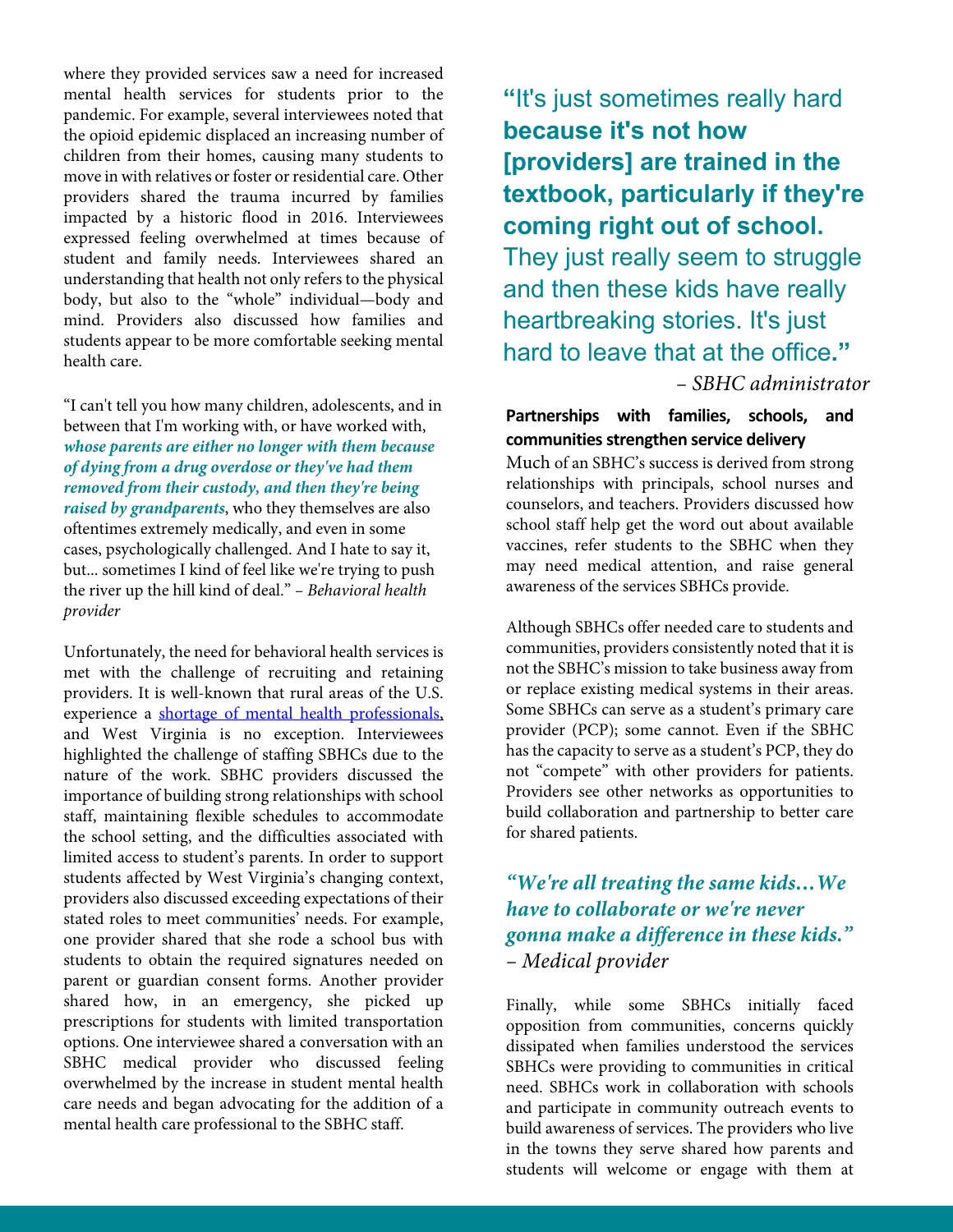community events.

For many, the SBHCs' proximity to school is a welcomed convenience. In many rural areas, transportation is an ongoing challenge. Having an SBHC at their school means students don't need to miss a half or full day to seek medical care and parents or caregivers do not have to take time off of work to take them to a provider. Outside of the pandemic, families could send their children to school knowing they will receive medical attention. For example, students could get their first two doses of antibiotics without the immediate inconvenience of traveling a long distance to their primary care provider, an impediment in rural areas in particular. Schools, families, and students value their SBHCs because they understand the gaps that SBHCs fill.

Some interviewees shared that engaging parents in their child's health care continues to be challenging. These challenges include receiving signed parental permission forms to utilize SBHC services, responding to calls and correspondences regarding needed services, and attending patient visits. In addition, students do not always want their parents involved in the care they receive (e.g., discussing issues with a mental health), which can make it challenging to update parents. Providers also shared that parents don't always perceive that SBHC providers are fully credentialed medical professionals and will opt to take their child to an external mental health or medical provider. Additionally, chronic stressors related to poverty that many West Virginia families experience may limit the time and resources parents have for ongoing engagement with the SBHC.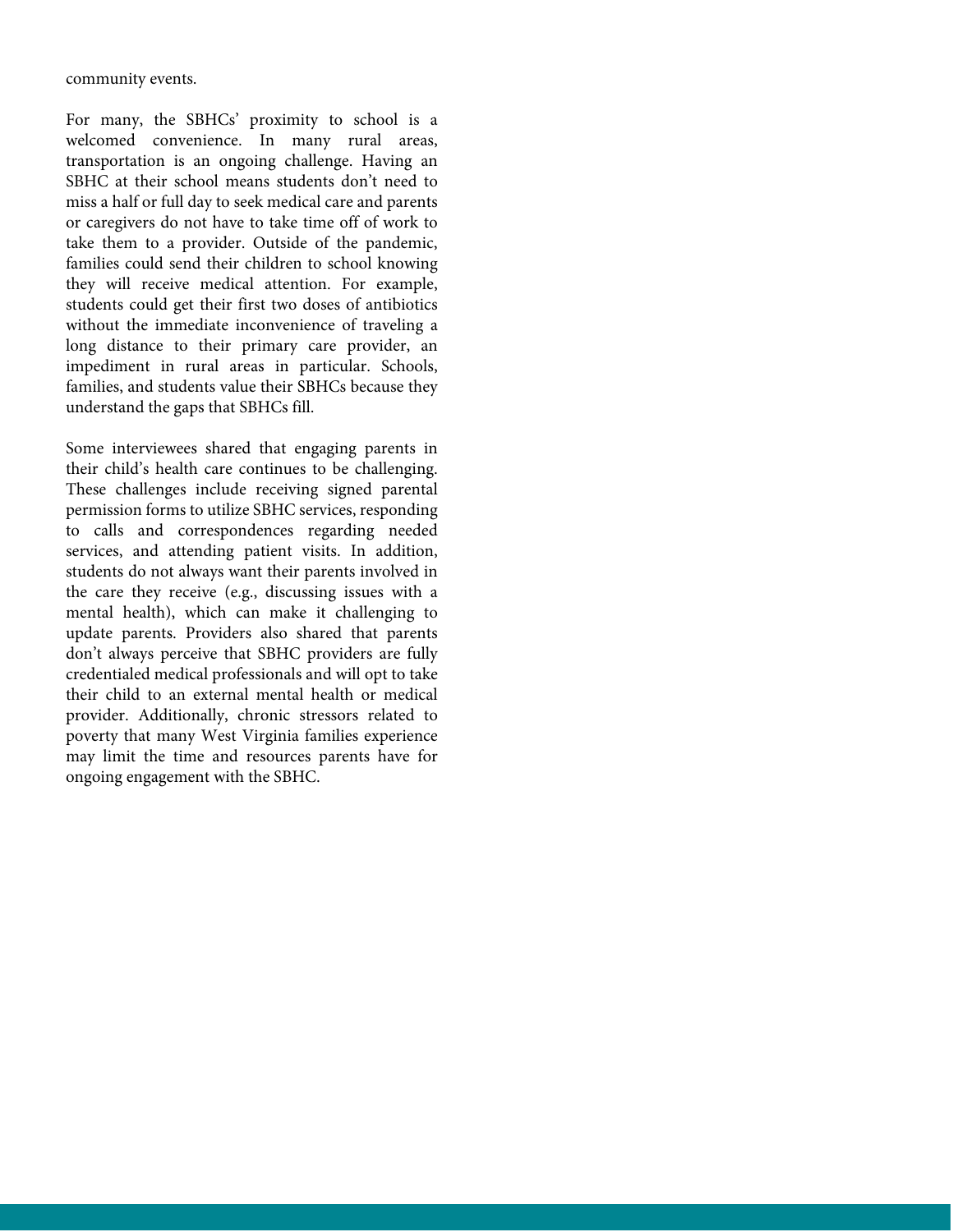## **Theme 1. Focus on mental health**

| SBHCs are interested in expanding                                                                                   | In the legislature, there is a bipartisan "interest in using the school-based health |
|---------------------------------------------------------------------------------------------------------------------|--------------------------------------------------------------------------------------|
| mental and behavioral health services.                                                                              | centers as a way to expand behavioral health in the schools."                        |
| Schools, families, and communities are                                                                              | "Not only am I seeing younger kids and whatnot being much more <i>accepting</i>      |
| increasingly accepting of mental health                                                                             | and embracing mental health and behavioral health treatment, I'm also seeing         |
| services.                                                                                                           | significant improvement when it comes to LGBTQ type acceptance."                     |
| Mental health services support the needs<br>of children affected by job loss, the drug<br>crisis, and the pandemic. | "The opioid epidemic. Kids not being raised by mother or their family unit.          |
|                                                                                                                     | Kids whose parents are perhaps addicts or substance abuse users who are using        |
|                                                                                                                     | substances and whose basic needs aren't being met. There are the economic            |
|                                                                                                                     | issues of dads losing jobs, mom losing jobs. Just a lot of unemployment."            |
| Recruiting and retaining mental and<br>behavioral health positions can be<br>challenging.                           | "One of the biggest challenges is being able to find mental health providers.        |
|                                                                                                                     | Currently, I have two full-time openings and part-time opening and we've got         |
|                                                                                                                     | more schools that are requesting services, but I can't provide services until I can  |
|                                                                                                                     | find more providers."                                                                |
|                                                                                                                     |                                                                                      |

| Theme 2. Tartherships with schools, communication, & families strengthen service denvery       |                                                                                                                                                                                                                                                                                                                                                                          |
|------------------------------------------------------------------------------------------------|--------------------------------------------------------------------------------------------------------------------------------------------------------------------------------------------------------------------------------------------------------------------------------------------------------------------------------------------------------------------------|
| Schools and SBHCs work together to<br>provide care.                                            | "The school staff in terms of counselors and nurses and attendance directors<br>anyone else who can be worried about a kid. Then they bring that to our<br>attention."                                                                                                                                                                                                   |
| SBHCs can support their schools'<br>educational goals.                                         | "If they're worried about kids who are missing a lot of school and don't really<br>have a good reason, or they're just worried about what's happening at home<br>they'll get those kids to our behavioral health provider. It's not only that<br>behavioral health is integrated in terms of the school-based health center.<br>They're also integrated with the staff." |
| SBHCs work to build partnerships with<br>the medical community and stress they                 | "We're not here to take over the primary care. We're here for a<br>supplementbehavioral health providers in the community are really                                                                                                                                                                                                                                     |
| are not here to replace existing systems.                                                      | accepting, we have a pretty close working relationship."                                                                                                                                                                                                                                                                                                                 |
| Families and communities value their<br>SBHCs when they are aware of the<br>services provided. | "most community people really welcome the school-based health clinics just<br>because a lot of them, like I said, that's the only service there is in that area."                                                                                                                                                                                                        |

**Theme 2. Partnerships with schools, communities, & families strengthen service delivery**

"We'll have open houses. *If there's some sort of community event going on, we'll set up a little table there. We try to set up at basketball games and school events we try to attend. They've had some teen block parties in the communities. We've set up there.* We also work with some of the other local agencies in providing hygiene items, so we work with other organizations on that kind of stuff. We definitely do a lot of community outreach." *– Medical provider* 

## **WHAT THESE FINDINGS MEAN**

With the continuing economic decline, opioid epidemic, and rural health care gap in West Virginia, these research findings underscore the critical role SBHCs play, and can potentially play, as a sustainable network of comprehensive health care for children and adolescents. Not only do they provide access to primary care in medically underserved areas, SBHCs can also adapt to the critical needs of their patients—providing mental health care, a dedicated support system for children experiencing adversity, or a meaningful conduit when caregivers are unengaged or challenged to address their own health care needs.